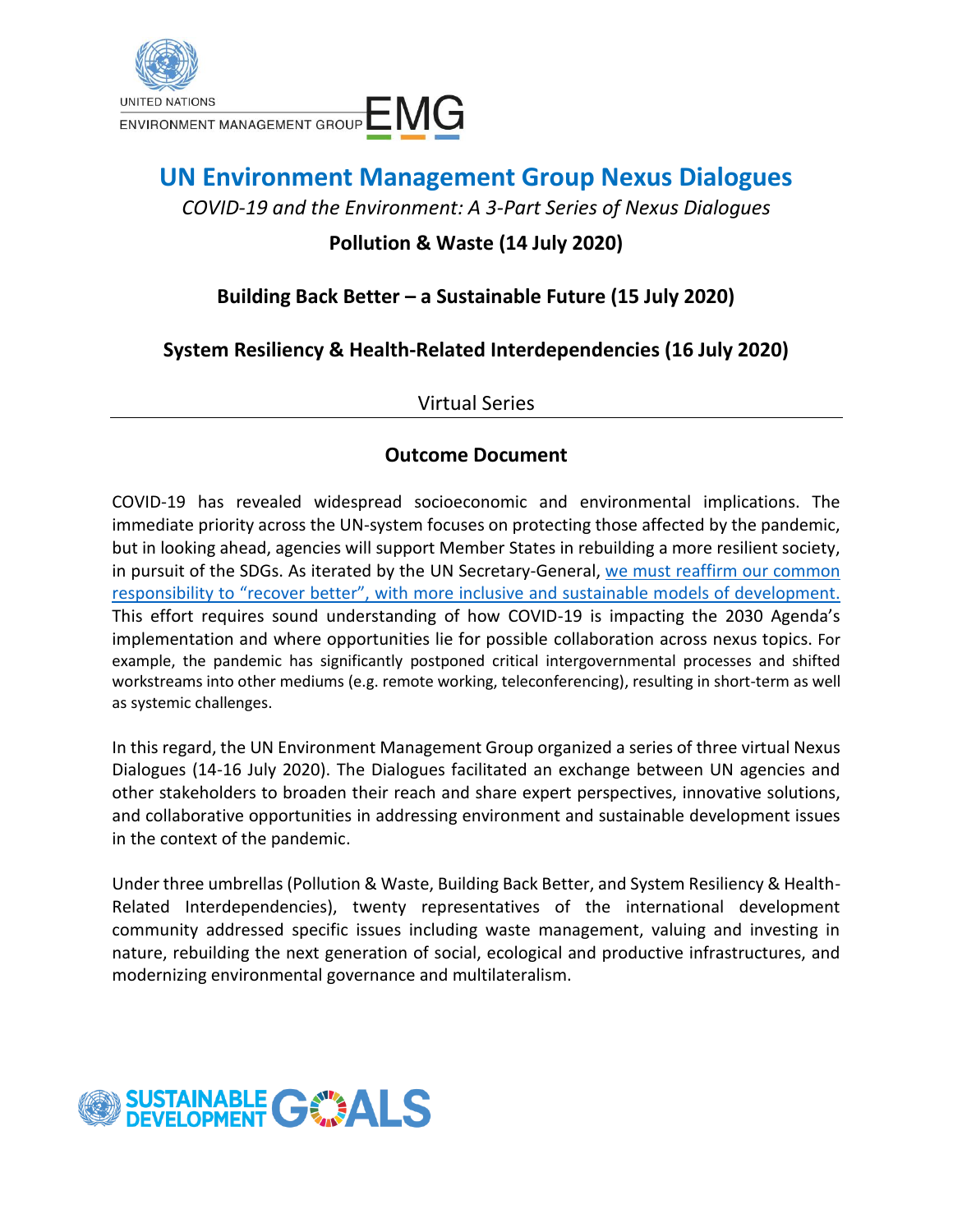

Key messages noted during each of the two-hour Webinar Nexus Dialogues, include: **Pollution & Waste (14 July 2020)**

- **A climate of misinformation and ignorance** continue to challenge efforts to raise relevant and scientific awareness (within the international development community, and the general public) as well as capacity-building and knowledge-transferring initiatives.
- **Due to COVID-19 slowing national processes, decisions from member states are arriving slower**, delaying their implementation, and ultimately, certain pollution and waste issues, such as marine litter and wastewater are at risk of being minimized.
- In reacting to an influx of pollution and waste (hazardous, medical, etc.) during COVID-19, national agencies have realized a systemic challenge: **waste management does not have clear institutional implementation and traceability within government ministries.**
- **The inconsistent management of pollution and waste has set uncertain national priorities** with regard to 1. recycling/reuse circular economic models, 2. converting waste into resource, 3. technology advancement, 4. private sector involvement, and 5. regulatory environment for its production.

Expert representatives identified specific capacity gaps, directly influencing pollution and waste:

- **National institutional capacities must be prioritized and improved**, i.e. defining a national Ministry's scope relating to pollution, chemicals, and waste, overall coordination and communication, and collaborating with Basel and Stockholm Convention Regional and Coordinating Centres on capacity-building efforts.
- Aside from implementation capacity, **national financial flows earmarked for waste management must be clearly defined within National Development Plans**. For sustainable pollution and waste management, sustainable finance, is key.

Despite challenges and capacity gaps, continued science-policy discussions surrounding pollution and waste is resulting in solutions and initiatives, forging ahead the agenda.

- **The Plastic Waste Partnership,** established under the Basel Convention, had its first meeting (2-5 March 2020), seeking to mobilize businesses, governments, academic, and civil society to develop guidance intended to improve the environmentally sound management of plastic waste (including generation, and consumption).
- The UN Conference on Trade and Development (UNCTAD) serves as the strategic partner for **the Sustainable Manufacturing and Environmental Pollution (SMEP) Programme,** led by the UK Department for International Development (DFID). The project has revealed two main solutions to reduce plastic waste: support the identification and development

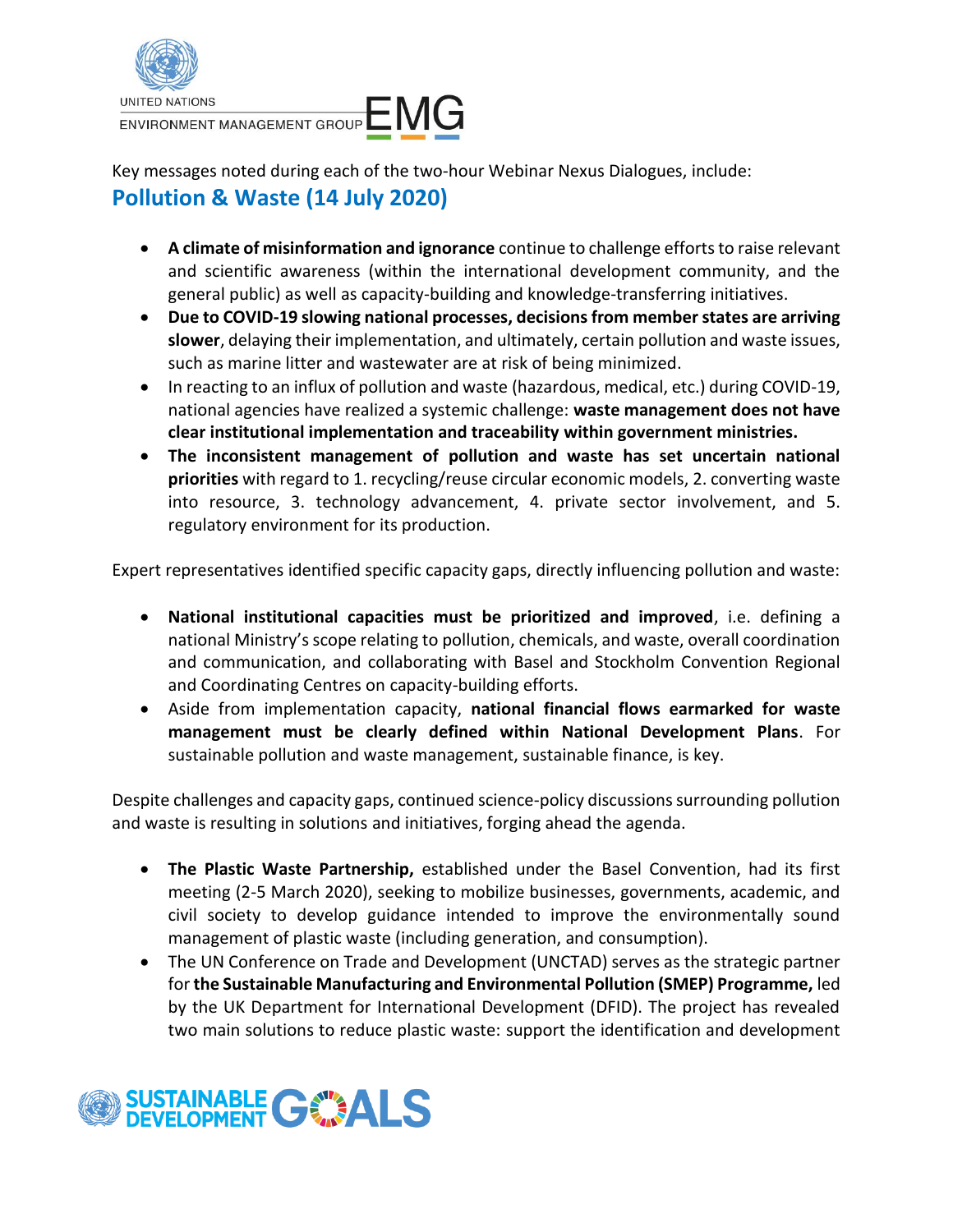

of material substitution, and to enhance biodegradable options to consumer products. Further efforts are underway to locate partner research institutions.

- **The WASH FIT (Water and Sanitation for Health Facility Improvement Tool),** developed by the World Health Organization (WHO) and UNICEF, provides technical guidance to facilitate waste management and monitoring at the national level, building WASH infrastructure, developing a healthy workforce, and engaging stakeholder communities.
- **UN-Habitat India** is working with the Ministry of Housing and Urban Affairs, supporting five pilot cities in India to strengthen basic urban service provision and delivery (e.g. disposal of domestic service waste), and creating an enabling climate for green investment and infrastructure.
- Through scientific assessments, circular economy principles, implementation of Multilateral Environmental Agreements, digitalization and sustainable finance, the **UN Environment Programme (UNEP) – Asia-Pacific Office** is supporting the understanding of COVID-19's impact on pollution and waste, with a particular focus on packaging and plastic waste, and medical waste.

Despite excellent initiatives, expert representatives delineate the following recommendations, as concrete next steps for the international development community:

- **In order to operationalize policy, there is a need for universal and concrete definitions** for: 1. a recyclable vs. biodegradable product, 2. wastewater.
- **There is a need for industry-specific policy roadmaps, at different levels (i.e. national, state, cities, etc.)** which can localize circular economy best practices and methodologies and attract both private and public investments in resource efficiency.
- **SMEs and economic actors must be actively involved** to reduce the ecological footprint of their products and services. To Build Back Better, green jobs need to be incentivized.
- **As a whole, circular economy materials need to raise awareness about the need to treat/manage exported plastic, and the reuse and redesigning of durable consumer products.** While recycling is critical, it is only one facet of a multidimensional problem.
- **Education for Sustainable Development (ESD)** has to include material concerning urban metabolism, and affecting pollution and waste. ESD taught at younger ages would assist in encouraging lifetime sustainable consumption, and thereby – sustainable lifestyles.

**To keep momentum on the pollution and waste agendas, a central question posed** is how to improve the resilience of our international development work, including the procurement of staff/consultants, capacity-building, technical coordination, and implementing new agendas for sustainable development.

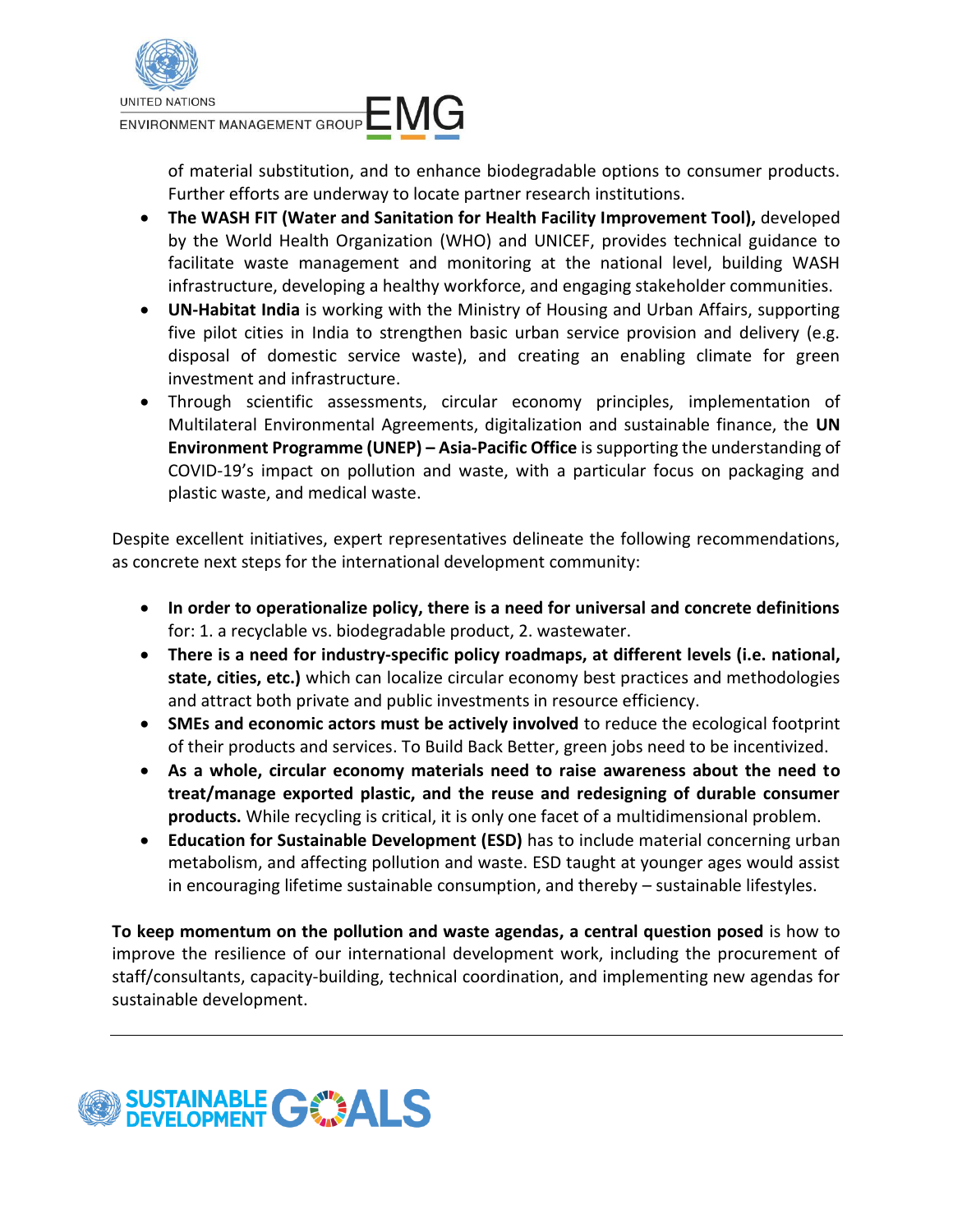

## **Building Back Better – a Sustainable Future (15 July 2020)**

- **The agriculture and food sectors have been challenged** at a level not seen since The Great Depression in the 1930s. A combination of disrupted food supply chains and the economic downturn is increasing hunger, regressing development progress on SDG 2: Zero Hunger, and increasing the risk for the (re-) emergence of zoonotic diseases.
- **COVID-19 has also exposed and worsened inequality risks e.g. gender-based violence and the social security deficit,** particularly as millions of workers in the informal economy make the choice between earning a daily living vs. quarantining against COVID-19.
- **The international development community is struggling with the collective need for more, quality information,** particularly on 1) the impact of poverty and inequality on vulnerable groups (e.g. rights violations, gender-based violence, etc.), 2) the impact of poverty and inequality on nature and climate disasters, and 3) the scope and availability of public resources and political will to mitigate aforementioned systemic impacts.
- **Quality information can better mobilize scientific/evidence-based decision-making** in order to shift away from an approach of "doing no harm" to preemptively "doing good" in pursuit of building greater resilience within a post COVID-19 society.

Expert representatives identified specific capacity gaps, directly influencing building back better:

- In addressing the pandemic crisis, **member states have requested for capacity-building guidance and support** specifically in **1) obtaining timely and reliable statistical data** and information on which to develop cogent policies, and **2) direct humanitarian response** to alleviate the acute, immediate impacts such as food insecurity and lack of healthcare.
- In order to begin addressing inequalities worsened by COVID-19, **sustainable finance and the rechanneling of funds must be approached with great care** and backed by data.
- **Above all, efforts to mitigate capacity gaps must encourage integrated approaches**, accounting for multidimensional, participatory perspectives and nuanced understanding of development which bring social, economic, and environmental dimensions.

Despite challenges and capacity gaps, continued science-policy discussions surrounding building back better is resulting in solutions and initiatives, forging ahead the agenda.

- **Circumventing "business as usual" in favor of an integrated approach** towards natural resource management is critical to wealth generation, quality of life, and mobility.
- **The UN Environment Programme (UNEP) aims to green stimulus and finance packages** to accelerate sustainable consumption and production (SCP). Programs are upheld by five design principles: 1. improving the centrality of green and decent jobs, 2. stimulating

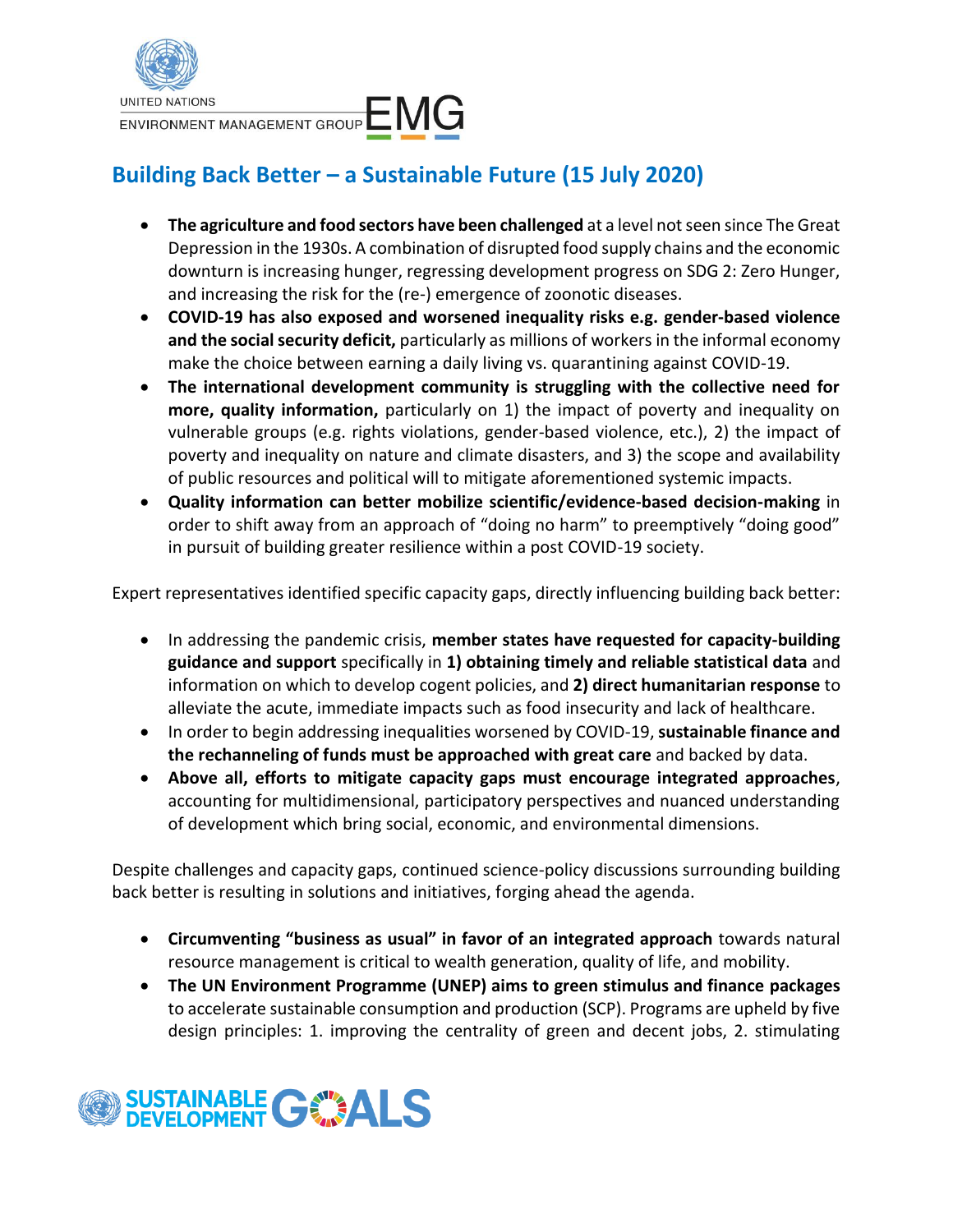

public, social, and ecological infrastructure, 3. advancing SCP through circularity, 4. designing responsible public and private finance for climate stability and ecosystem integrity, and 5. encouraging nature-based solutions to achieve socially-inclusive outcomes.

- **The Food and Agriculture Organization (FAO)'s COVID-19 Response and Recovery Programme** emphasizes seven priorities for action, including timely data for decisionmaking, sustaining trade and ensuring food safety standards, promote a One Health approach, boosting small-holders resilience, preventing the next zoonotic pandemic, and building back to transform food systems. Five major streams of action for the upcoming **Food System Summit in 2021** that could guide the design of nationally owned and catalytic COVID-19 recovery programs: (i) Food for All - End hunger around the world in line with the zero hunger target under SDG2; (ii) Healthy People–End Malnutrition and Stem the Increase in Obesity Rates; (iii) Nature Positive Agriculture–Ensure Agriculture is contributing positively to climate action; (iv) Environment and Biodiversity–Significant reductions in land degradation and biodiversity loss due to agriculture; and (v) Fair and economically efficient and resilient food systems - Providing healthy diets at stable, affordable prices while reducing the excessive waste in our current food systems.
- **The World Trade Organization (WTO)'s Committee on Trade and Environment** focuses on building back better through sustainable trade. The last meeting (July 2020) spoke on concrete efforts by WTO members to improve resilience by eliminating trade barriers on environmental goods and services, addressing plastic pollution, encouraging circular economy principles, and further greening of the Aid for Trade programme.
- The International Labour Organization (ILO)'s COVID-19 Monitor (now 5<sup>th</sup> ed.) yields insights on how COVID-19 is disrupting the world of work and features a time-sensitive response framework for member states, based on the four pillars: 1. stimulating the economy, 2. supporting enterprises, jobs, and incomes, 3. protecting occupational health and safety, and 4. making space for participatory social dialogue.
- As a strategic partner of the **Partnership for Action on the Green Economy (PAGE),** ILO is supporting member states through collaborative, innovative, and resource-focused guidance.
- **In response to COVID-19, UNDP has reached out to 140+ countries to assess their shortand long-term recovery needs, identifying five solutions areas:** 1. integrate biodiversityfriendly low-emission approaches into short-term rescue policies, medium-term stimulus packages, and long-term green economy transition planning, 2. invest in and provide fiscal monitoring and incentives for public restoration schemes, 3. promote innovative sustainable finance mechanisms, 4. accelerate the energy transition and tackle fossil fuel/agriculture subsidies, and 5. mitigate the risk of zoonotic diseases by addressing root causes.

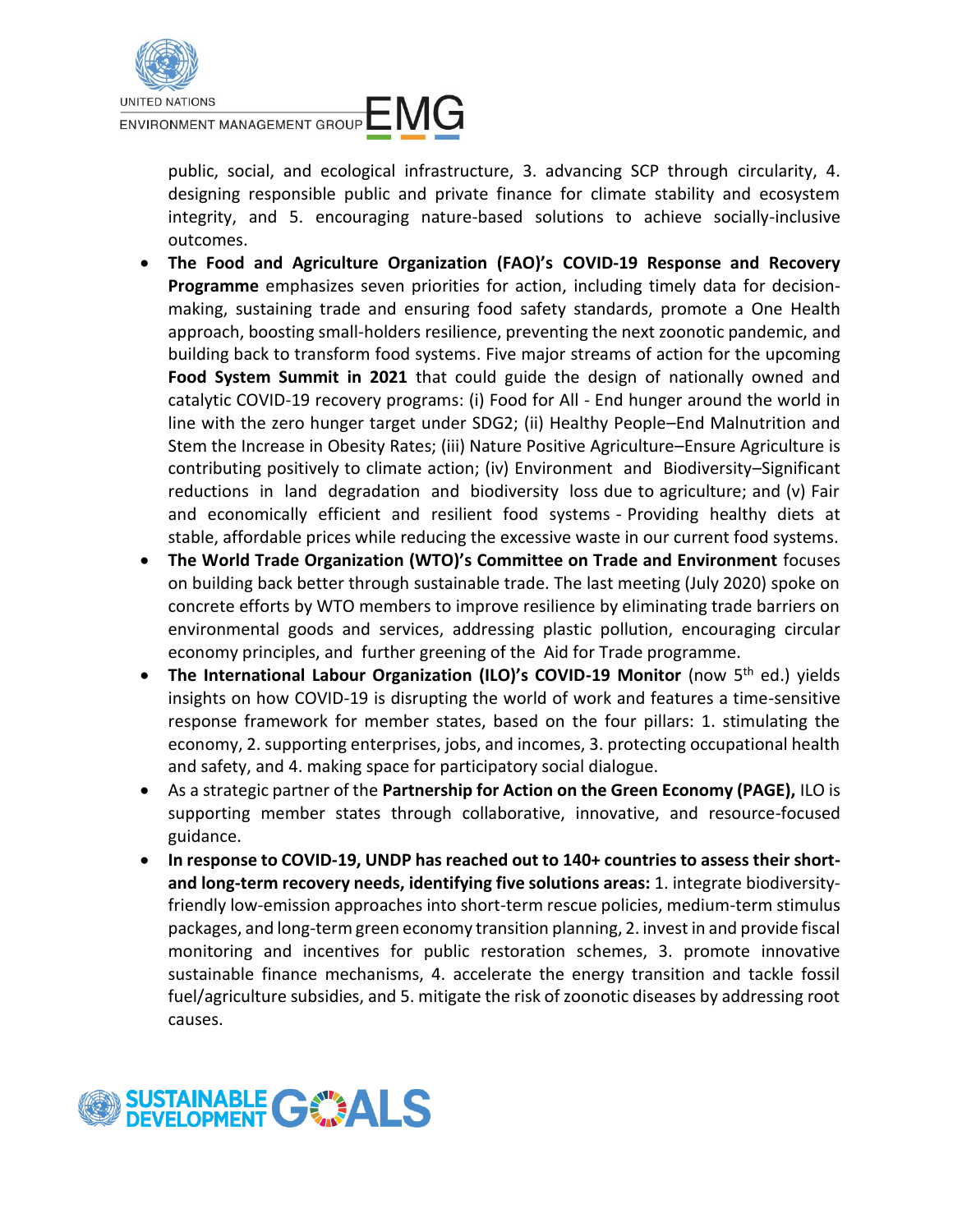

The expert representatives delineated the following recommendations, as concrete next steps for the international development community:

- **There is a need for stronger, effective advocacy to rectify the false public perception that we have to choose between immediate response needs and longer-term goals to build back better a healthy environment and vibrant economies.** An economy designed with green circularity can benefit all three dimensions of sustainable development. COVID-19 crisis should not be wasted as an opportunity to integrate and build strong foundations for socially just, productive, and environmentally sustainable economies.
- **The science-policy interface must be upheld as the gold standard in policy decisionmaking and accountability**, so as to better integrate the recommendations of scientific panels (e.g. Intergovernmental Panel on Climate Change, Intergovernmental Science-Policy Platform on Biodiversity and Ecosystem Services, and international Resource Panel) into regional, national, and local COVID-19 recovery plans.
- **Policy packages which serve as long-term environmental and social safety nets** must emphasize resource-efficiency when striking new green deals regionally, nationally, and locally.
- **Programmes should also take place at both the sub-national and sub-regional levels,** with UN agencies leading capacity-building efforts to address the change of scale. These may include linking investors to global platforms, offering training to Ministries of Finance on green policy options, educating on the effect of migration on jobs, etc.
- **There is a growing need for dialogue between UN-system practitioners leading economic, social and environmental dimensions** of sustainable development and government beneficiaries, to better understand how trade can support efforts to build back better towards a green economy.

**Building back better is challenged by the crisis of multilateralism and a lack of participatory stakeholder engagement.** Building back better is a long-term endeavor which requires the UN agencies working together with governments, leading by example to uplift affected stakeholder voices and engage their meaningful participation.

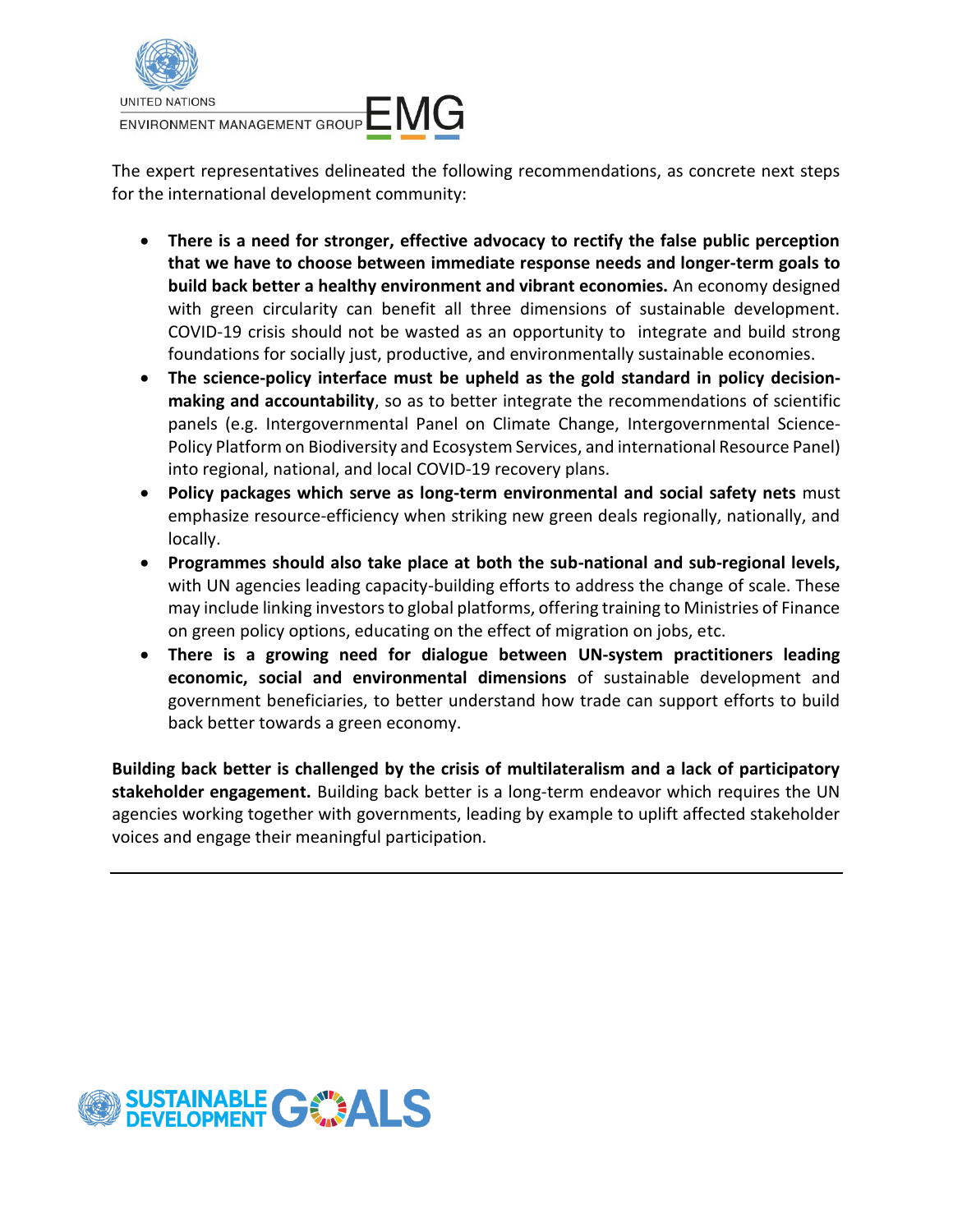

## **System Resiliency & Health-Related Interdependencies (16 July 2020)**

- The pandemic has exposed close interrelations between public health and occupational health, yielding the systems-thinking insight of the importance of **occupational safety and health (OSH) in building system resilience in global economies and labour markets.**
- The need for a systems-thinking approach extends beyond various development agendas, **the approach is also necessary in their implementation and execution**. A key challenge facing practitioners is endeavoring to build capacities (e.g. knowledge management, skills transfer, etc.) across different scales/levels and agencies, while ensuring everyone is wellequipped and willing to interact with one another to pursue a common goal.
- **Interdependencies and interconnections comprise the nature of the 2030 Agenda, but without holistic information about the drivers, leverages points, etc. there is a risk of omitting important nuances.** For example, COVID-19 has severely affected the tourism sector in Africa, which is problematic as the governments use tourism income to fund conservation, public health and education programs. This has resulted in cascading effects: loss of jobs, lack of food, etc.

Expert representatives identified specific capacity gaps, directly influencing health-related interdependencies and overall system resilience:

- **The lack of a comprehensive risk management system and a full-cost financial accounting system for the social costs of known zoonotic diseases constitutes a key capacity gap<sup>1</sup> .** This includes: monitoring, early-warning, disease surveillance, control measures, and contingencies. Data collection and harmonization is necessary to ensure that policy decision-making is based on complete, scientific information.
- **There is a need for cross-sectoral collaboration at the local level** which engages those at the frontlines of natural resource management, most vulnerable to healthcare system failure, and biodiversity change including zoonotic diseases. While national and global policies provide strategic direction, bottom-up or grassroots approaches are vital.
- COVID-19 has shown society's ability to mobilize the digital economy (e.g. remote work, e-commerce, etc.) **yet its full potential is not leveraged nor capitalized** to serve timely and reliable information.

 $1$  WWF Global Science. (2020). Beyond Boundaries: Insights into emerging zoonotic diseases, nature, and human well-being. Internal science brief. Unpublished. [https://unemg.org/wp-content/uploads/2020/07/WWF-Science-](https://unemg.org/wp-content/uploads/2020/07/WWF-Science-Brief_Beyond-Boundaries_5.6.20_lowres.pdf)[Brief\\_Beyond-Boundaries\\_5.6.20\\_lowres.pdf](https://unemg.org/wp-content/uploads/2020/07/WWF-Science-Brief_Beyond-Boundaries_5.6.20_lowres.pdf)

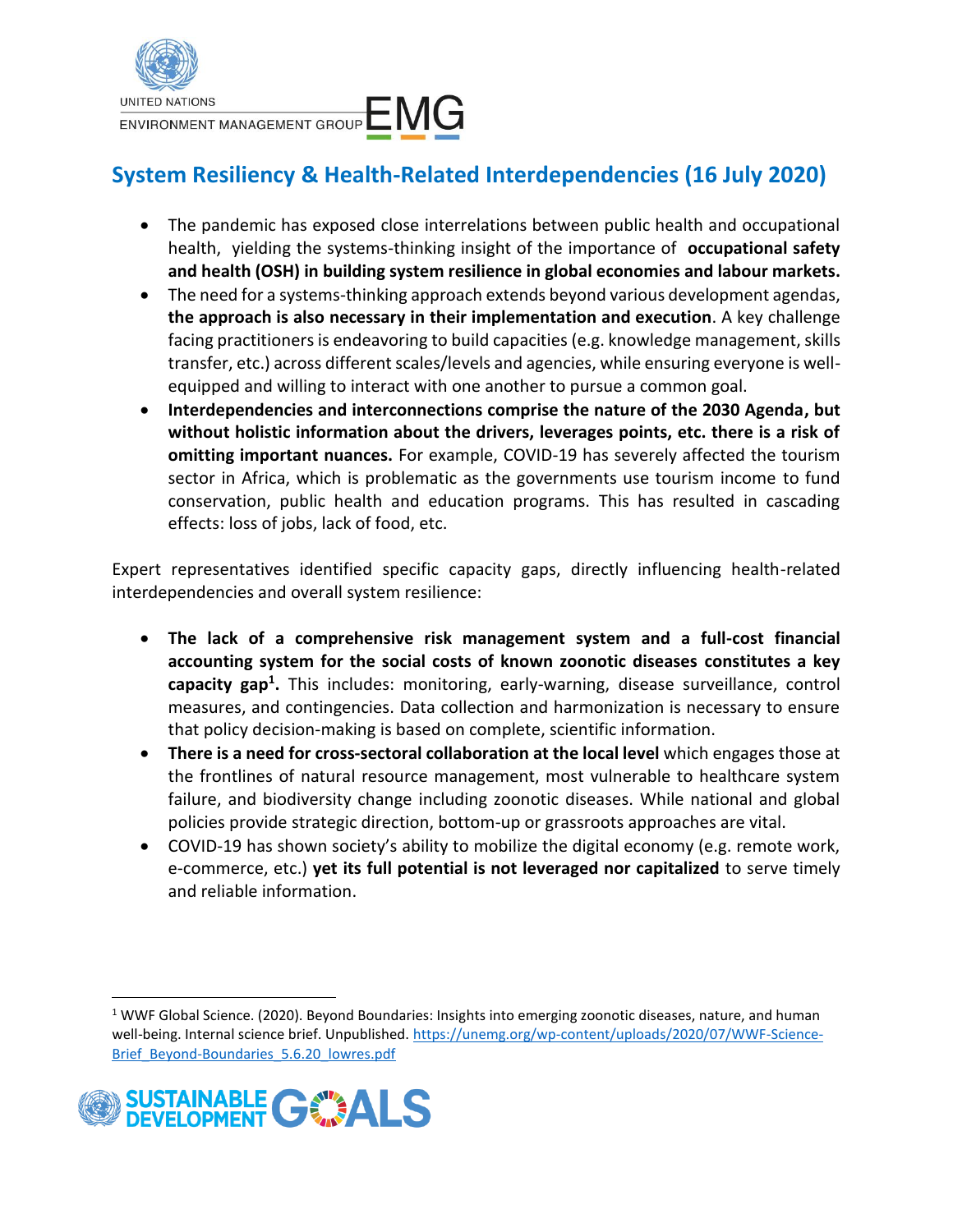

Despite challenges and capacity gaps, continued science-policy discussions surrounding system resiliency and health-related interdependencies is resulting in solutions and initiatives, forging ahead the agenda to understand and mitigate the effect of future pandemics.

- **The International Labour Organization (ILO)** continues to develop technical policy briefs (e.g. on COVID-19's impact on job losses) around four complementary pillars: 1. stimulating the economy, 2. supporting decent work, 3. protecting workers in the workplace, and 4. relying on social dialogue.
- **The World Health Organization (WHO)** consults and works with a liaison group comprising international stakeholders working at the nexus of biodiversity, health, climate change, food and agriculture, etc. As a result of the consultative meetings, WHO delivered a **Guidance on Mainstreaming Biodiversity for Nutrition and Health** and a **Manifesto for a Healthy Recovery from COVID-19**.
- **UN Environment Programme (UNEP)** is having a policy dialogue on how to harmonize policies and to incorporate nature-based solutions in building system resilience, especially in the tackling of climate and environmental issues.

The expert representatives delineated the following recommendations, as concrete next steps for the international development community:

- To best facilitate system resilience and accountability, **it is highly recommended to engage the fast-moving private sector** that often operates with different business models, imperatives, and access to alternative funding sources. UN agencies should broaden their scope and amplify their scale by working with businesses.
- **It is critical to engage and empower different stakeholder levels** (e.g. civil society, academia, etc.), in addition to the private sector, at the same forum to ensure that the developed solutions are localized, inclusive, valid, and representative.
- **Consider the integrated approach of "filling two needs with one deed,"** by remembering that system drivers and development agendas are interconnected. For example, science shows that deforestation affects climate change and vice versa; therefore, due to the interdependency, there may exist one solution which simultaneously addresses both problems.

**There is a false belief in a binary paradigm,** e.g. environment vs. economy, health and wellbeing vs. economic growth, etc. It is not necessary to prioritize one or the other. Economic benefit is derived from healthy people, a healthy environment, and nature-based solutions – and a myriad of other system factors which collectively improve system resilience. An approach which keeps systems-thinking in the forefront is likely to achieve the most effective solution.

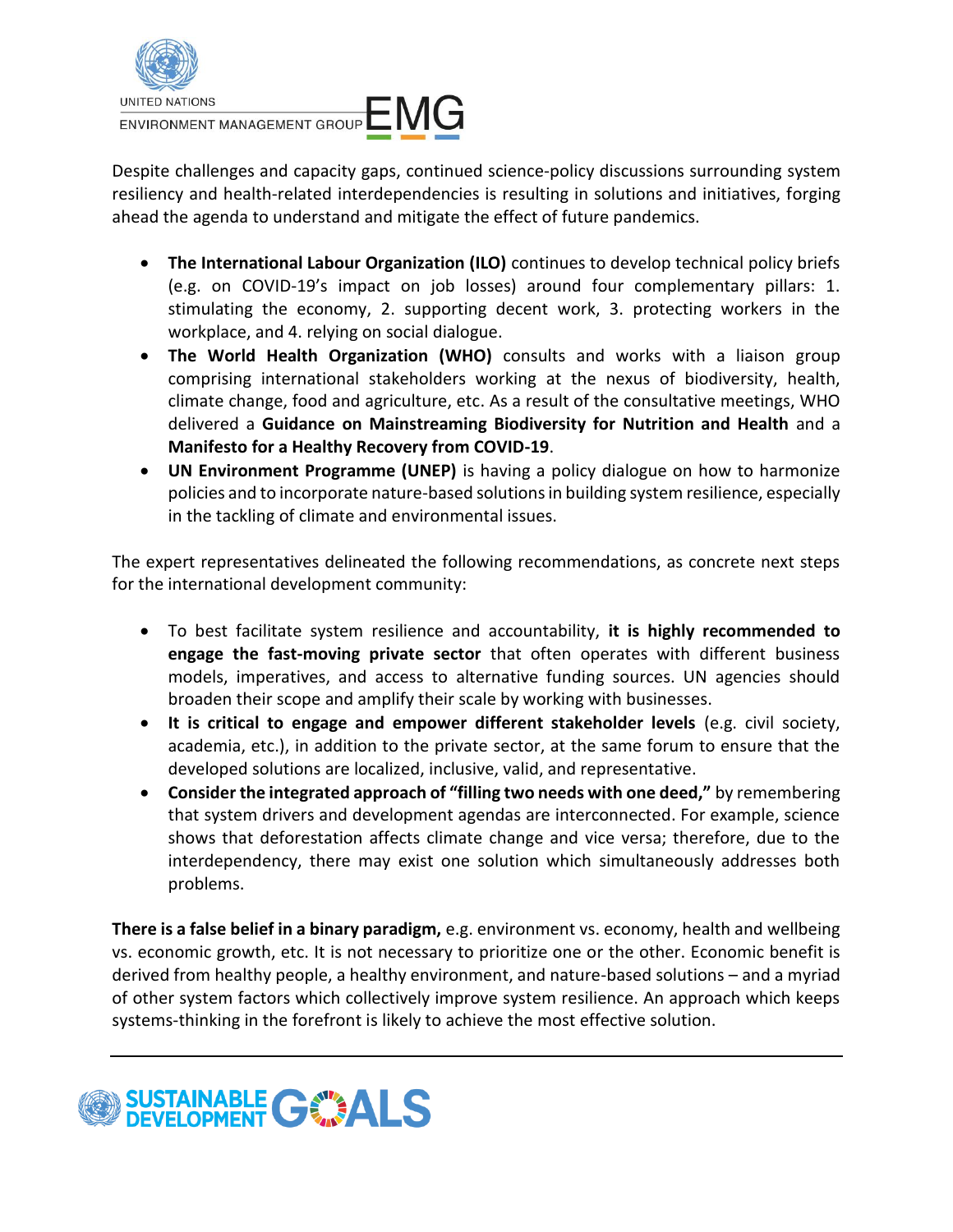